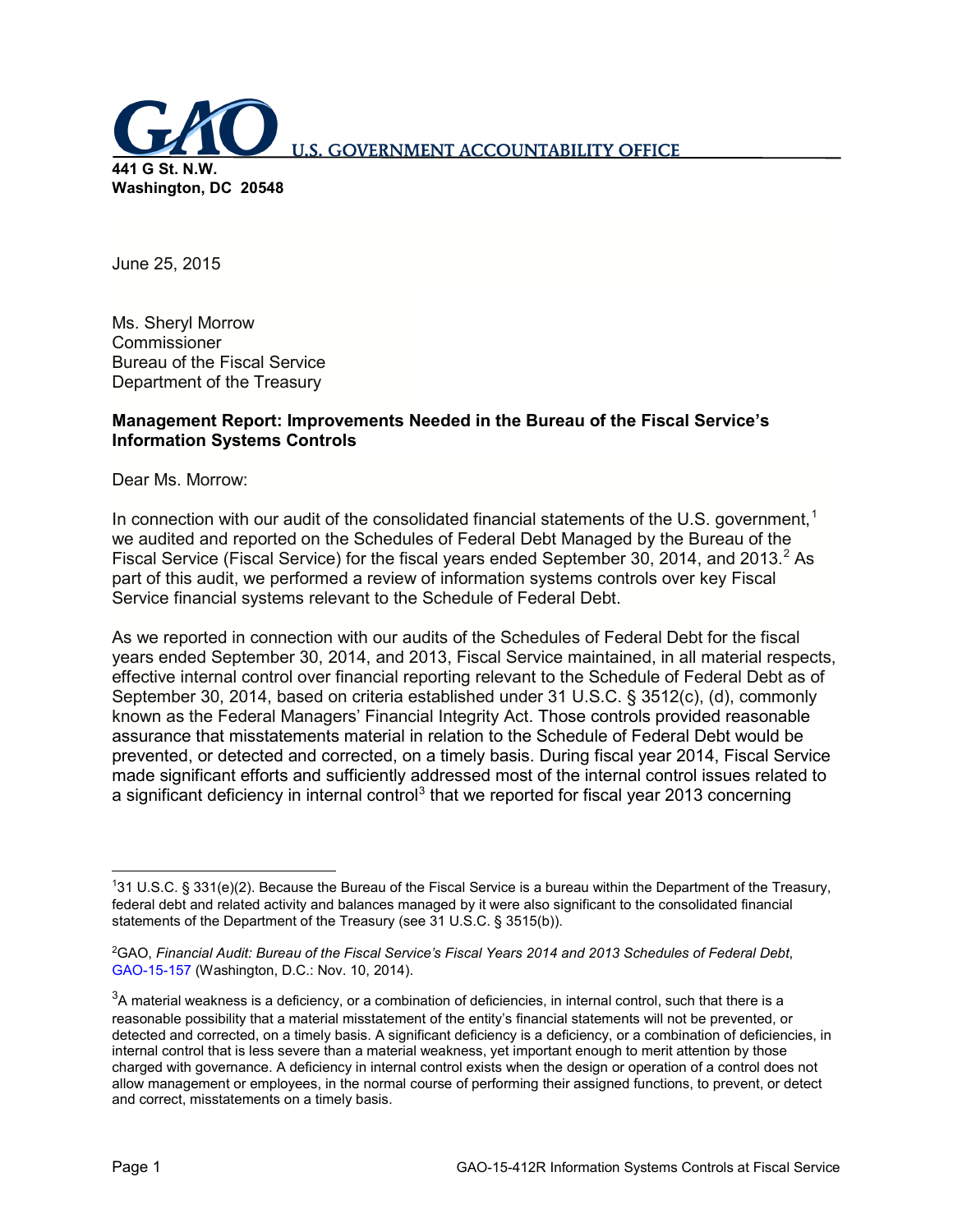information systems controls.[4](#page-1-0) While we identified some continuing and new control deficiencies relating to information systems, we do not consider them individually or collectively to be material weaknesses or significant deficiencies. Nevertheless, such control deficiencies warrant the attention and action of management.

Fiscal Service relies on a number of information systems to manage the federal debt. In late fiscal year 2011, the Department of the Treasury (Treasury) began consolidating the data centers and related operations of Treasury's Bureau of the Public Debt and Financial Management Service into what is now Fiscal Service. In addition, in fiscal year 2013, Fiscal Service began testing a new general ledger system and implemented the new system in fiscal year 2014. These changes may have contributed to some of the control deficiencies that we identified. Fiscal Service's continuing consolidation efforts can introduce risks that require corresponding changes to controls and can hinder the effective operation of controls. As such, it will be important that management sustains focus on assessing associated risks, monitoring the effectiveness of the operation of controls, and designing and implementing effective internal controls.

This report presents the deficiencies we identified during our fiscal year 2014 testing of information systems controls over key Fiscal Service financial systems that are relevant to the Schedule of Federal Debt. This report also includes the results of our follow-up on the status of Fiscal Service's corrective actions to address information systems control-related deficiencies and associated recommendations contained in our prior years' reports that were open as of September 30, 2013. In a separately issued Limited Official Use Only report, we communicated detailed information regarding our findings and related recommendations to the Commissioner of the Bureau of the Fiscal Service.

We also assessed information systems controls over key financial systems maintained and operated by the Federal Reserve Banks (FRB) on behalf of Treasury relevant to the Schedule of Federal Debt. We issued a separate report to the Board of Governors of the Federal Reserve System on the results of that assessment.<sup>[5](#page-1-1)</sup>

#### **Results in Brief**

During fiscal year 2014, we identified nine new information systems general control deficiencies related to security management,<sup>[6](#page-1-2)</sup> access controls,<sup>[7](#page-1-3)</sup> and configuration management.<sup>[8](#page-1-4)</sup> In the

<span id="page-1-3"></span> $7$ Access controls limit access or detect inappropriate access to computer resources such as data, programs, equipment, and facilities, thereby protecting them from unauthorized modification, loss, or disclosure.

<span id="page-1-0"></span> <sup>4</sup> GAO, *Financial Audit: Bureau of the Fiscal Service's Fiscal Years 2013 and 2012 Schedules of Federal Debt*, [GAO-14-173](http://www.gao.gov/products/GAO-14-173) (Washington, D.C.: Dec. 12, 2013).

<span id="page-1-1"></span><sup>5</sup> GAO, *Management Report: Areas for Improvement in the Federal Reserve Banks' Information Systems Controls*, [GAO-15-413R](http://www.gao.gov/products/GAO-15-413R) (Washington, D.C.: Apr. 6, 2015).

<span id="page-1-2"></span><sup>&</sup>lt;sup>6</sup>Security management provides a framework and continuing cycle of activity for managing risk, developing and implementing effective security policies, assigning responsibilities, and monitoring the adequacy of the entity's computer-related controls.

<span id="page-1-4"></span><sup>&</sup>lt;sup>8</sup>Configuration management prevents unauthorized changes to information system resources, such as software programs and hardware configurations, and provides reasonable assurance that systems are configured and operating securely and as intended and only authorized and fully tested changes are made.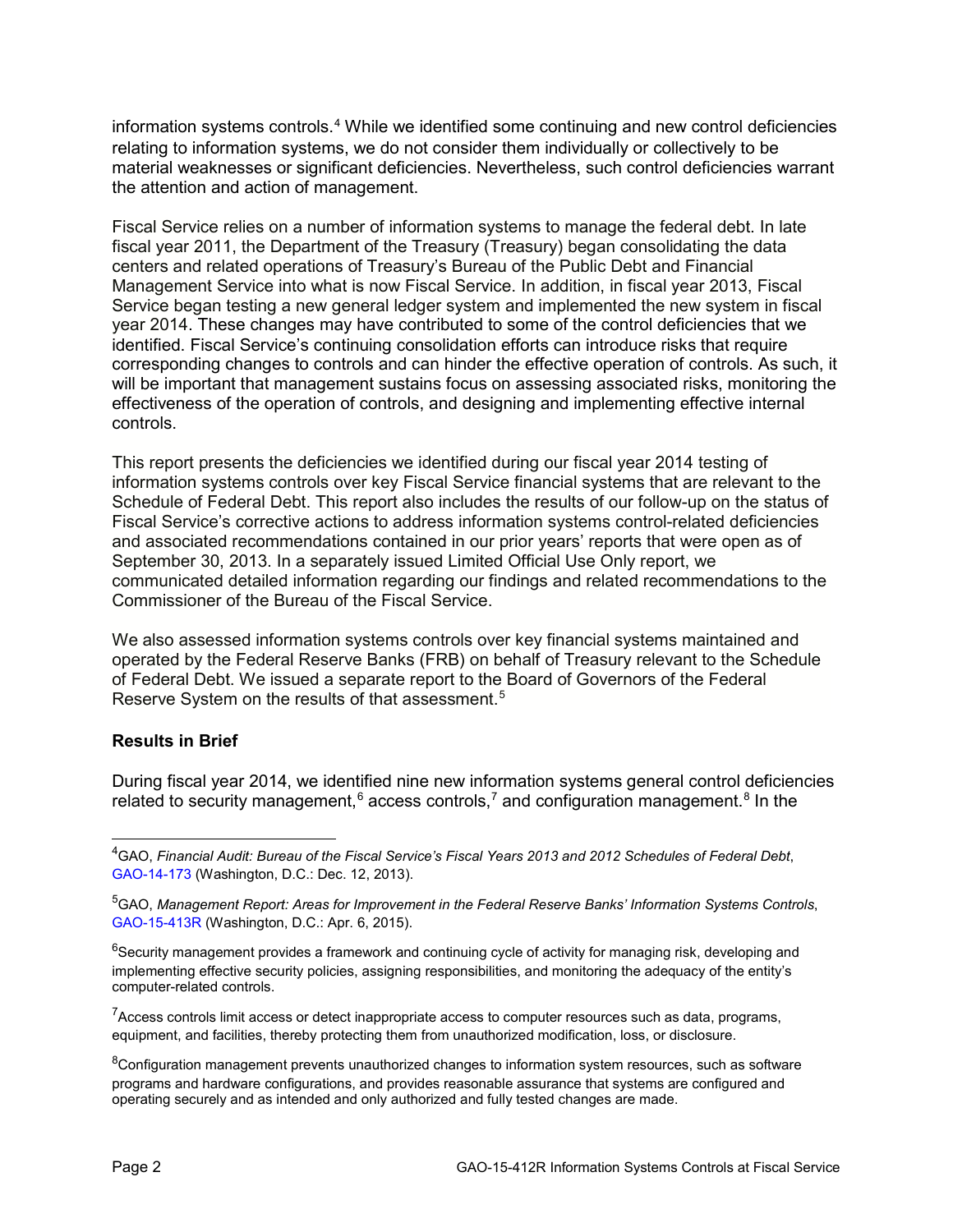Limited Official Use Only report, we made 10 recommendations to address these control deficiencies.

In addition, during our follow-up on the status of Fiscal Service's corrective actions to address information systems control-related deficiencies and associated recommendations contained in our prior years' reports that were open as of September 30, 2013, we determined that corrective actions were complete for 18 of the 22 open recommendations and corrective actions were in progress for each of the four remaining open recommendations related to three deficiencies in access controls and configuration management.

The potential effect of these new and continuing deficiencies on the Schedule of Federal Debt financial reporting for fiscal year 2014 was mitigated primarily by Fiscal Service's compensating management and reconciliation controls designed to detect potential misstatements on the Schedule of Federal Debt.

The Commissioner of the Bureau of the Fiscal Service provided comments on the detailed findings and recommendations in the separately issued Limited Official Use Only report. In those comments, the Commissioner stated that, subsequent to September 30, 2014, three of the nine new information systems control-related deficiencies, as well as one of the three deficiencies that remained from our prior years' audits, have been successfully remediated. Additionally, the Commissioner cited planned corrective actions to address the remaining open information systems control-related deficiencies.

### **Background**

Treasury is authorized by Congress to borrow money backed by the full faith and credit of the United States to fund federal operations. Treasury is responsible for prescribing the debt instruments and otherwise limiting and restricting the amount and composition of the debt. Treasury is also responsible for issuing and redeeming debt instruments, paying interest to investors, and accounting for the resulting debt. In addition, Treasury maintains an investment program for federal government accounts, including trust funds that have legislative authority to invest temporary cash reserves not needed for current benefits and expenses.

As of September 30, 2014, and 2013, federal debt managed by Treasury's Fiscal Service totaled about \$17,810 billion and \$16,732 billion, respectively, primarily for moneys borrowed to fund the federal government's operations. These balances consisted of approximately (1) \$12,785 billion and \$11,976 billion of debt held by the public as of September 30, 2014, and 2013, respectively, and (2) \$5,025 billion as of September 30, 2014, and \$4,756 billion as of September 30, 2013, of intragovernmental debt holdings. Total interest expense on federal debt managed by Fiscal Service for fiscal years 2014 and 2013 was about \$433 billion and \$425 billion, respectively.

Treasury relies on a number of interconnected financial systems and electronic data to process and track the money that it borrows, to account for the securities it issues, and to manage the federal debt. Many FRBs provide fiscal agent services on behalf of Treasury. Such services primarily consist of issuing, servicing, and redeeming Treasury securities held by the public and handling the related transfers of funds. FRBs use a number of key financial systems to process debt-related transactions. Detailed data initially processed at FRBs are summarized and then forwarded electronically to the appropriate Treasury data center for matching, verification, and posting to Fiscal Service's general ledger.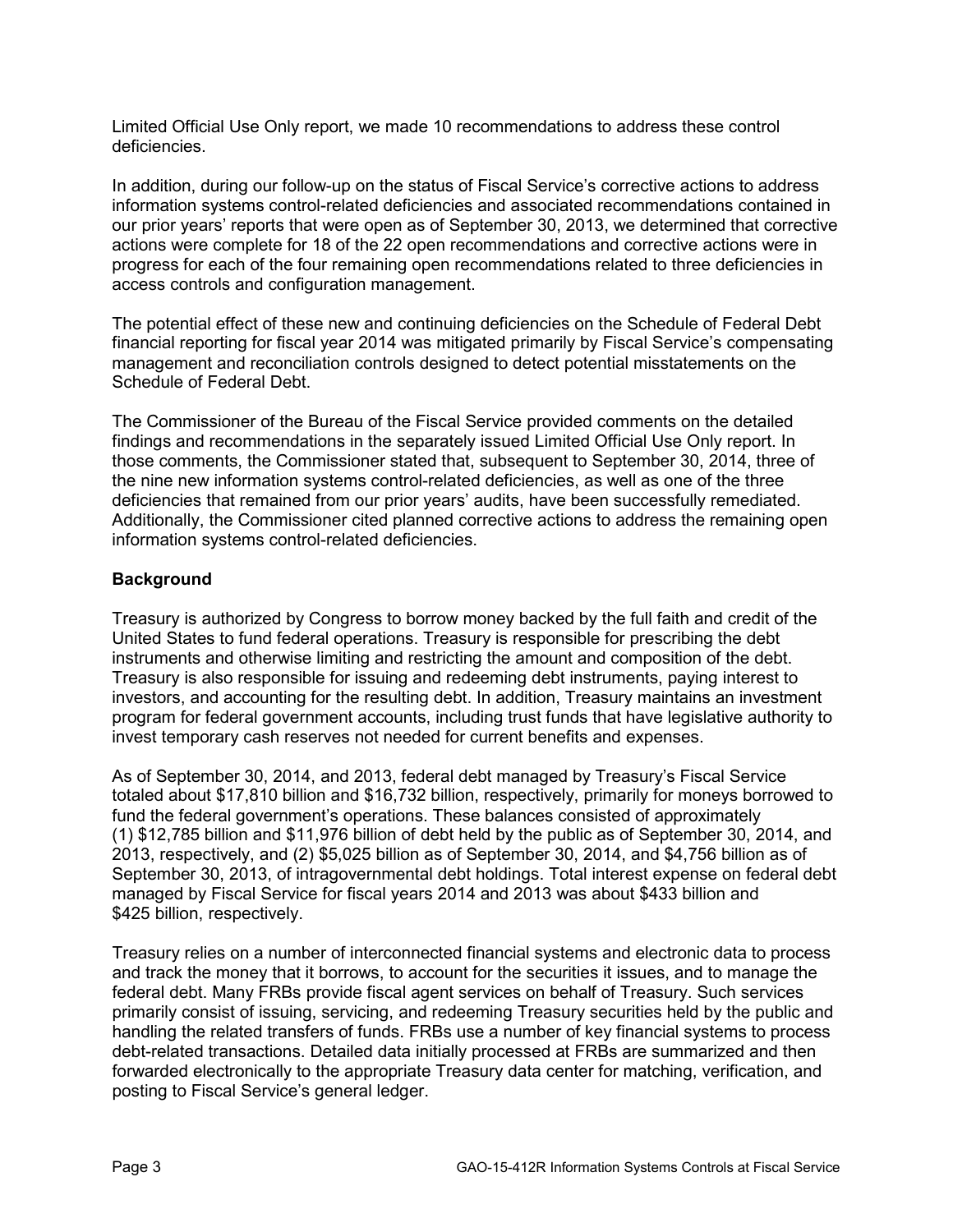Information systems general controls are the structure, policies, and procedures that apply to an entity's overall computer operations. Information systems general controls establish the environment in which the application systems and controls operate. They include five general control areas—security management, access controls, configuration management, segregation of duties, and contingency planning.<sup>[9](#page-3-0)</sup> An effective information systems general control environment (1) provides a framework and continuing cycle of activity for managing risk, developing and implementing effective security policies, assigning responsibilities, and monitoring the adequacy of the entity's computer-related controls (security management); (2) limits access or detects inappropriate access to computer resources, such as data, programs, equipment, and facilities, thereby protecting them from unauthorized modification, loss, or disclosure (access controls); (3) prevents unauthorized changes to information system resources, such as software programs and hardware configurations, and provides reasonable assurance that systems are configured and operating securely and as intended and only authorized and fully tested changes are made (configuration management); (4) includes policies, procedures, and an organizational structure to manage who can control key aspects of computer-related operations (segregation of duties); and (5) protects critical and sensitive data, and provides for critical operations to continue without disruption or be promptly resumed when unexpected events occur (contingency planning).

# **Objectives, Scope, and Methodology**

Our objectives were to evaluate information systems controls over key financial systems maintained and operated by, and on behalf of, Treasury that are relevant to the Schedule of Federal Debt, and to determine the status of Fiscal Service's corrective actions to address information systems control-related deficiencies and associated recommendations in our prior years' reports for which actions were not complete as of September 30, 2013. Our evaluation of information systems controls was conducted using the *Federal Information System Controls*  Audit Manual.<sup>[10](#page-3-1)</sup> This work was performed in connection with our audit of the Schedules of Federal Debt for the fiscal years ended September 30, 2014, and 2013, for the purpose of supporting our opinion on Fiscal Service's internal control over financial reporting relevant to the Schedule of Federal Debt.

To evaluate information systems controls, we identified and reviewed Fiscal Service's information systems control policies and procedures, observed controls in operation, conducted tests of controls, and held discussions with officials at the appropriate Treasury data center to determine whether controls were adequately designed, implemented and operating effectively.

The scope of our information systems general controls work for fiscal year 2014 included (1) following up on open recommendations from our prior years' reports and (2) using a riskbased approach to test the five general control areas related to the systems in which the applications operate and other critical control points in the systems or networks that could have an impact on the effectiveness of the information systems controls at Fiscal Service as they relate to financial reporting in the current year relevant to the Schedule of Federal Debt. In addition, we assessed software and network security over key Fiscal Service financial systems that are relevant to the Schedule of Federal Debt.

<span id="page-3-0"></span> <sup>9</sup> GAO, *Government Auditing Standards: 2011 Revision*, [GAO-12-331G](http://www.gao.gov/products/GAO-12-331G) (Washington, D.C.: December 2011).

<span id="page-3-1"></span><sup>10</sup>GAO, *Federal Information System Controls Audit Manual (FISCAM)*, [GAO-09-232G](http://www.gao.gov/products/GAO-09-232G) (Washington, D.C.: February 2009).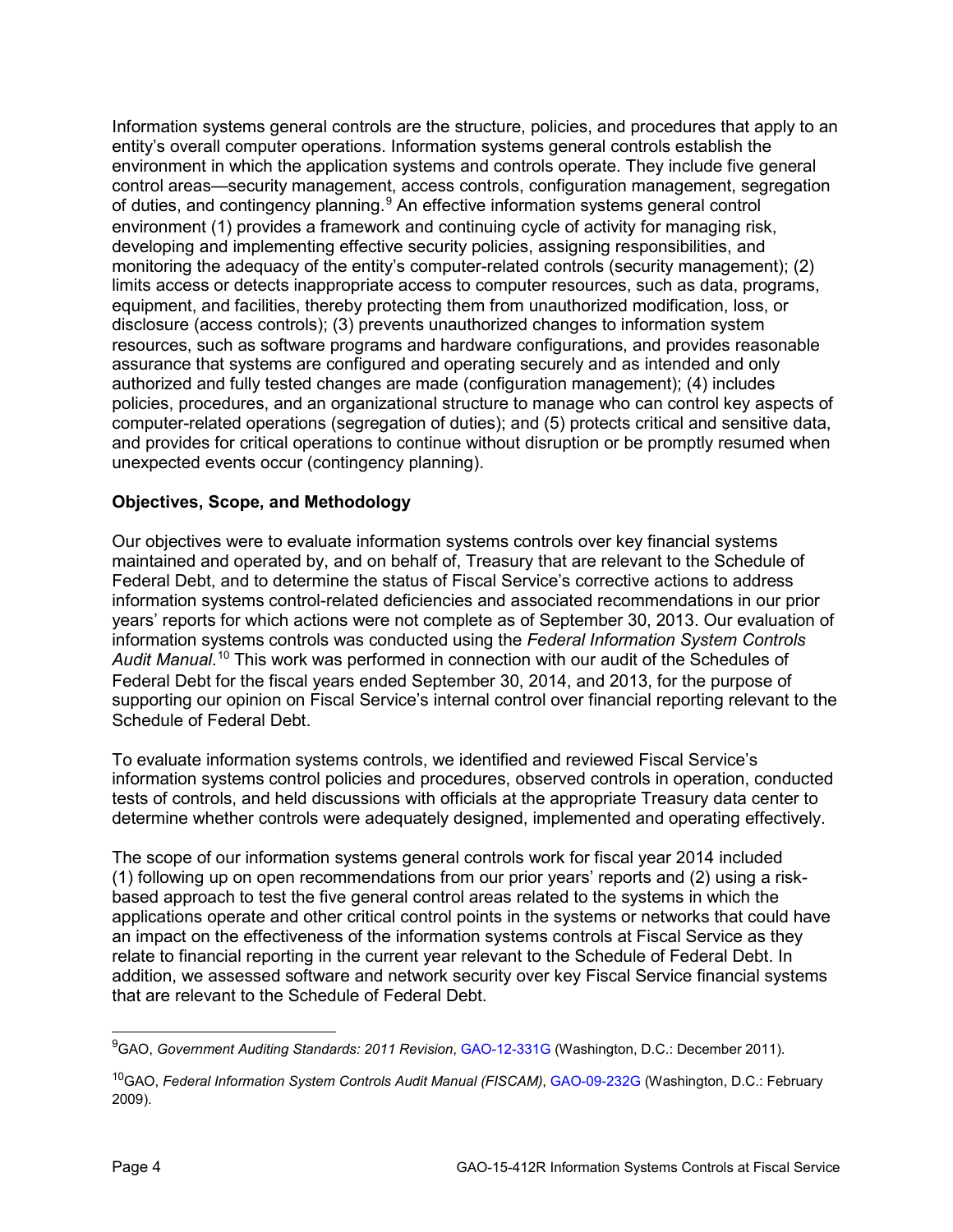We determined whether relevant application controls were appropriately designed and implemented, and then performed tests to determine whether the application controls were operating effectively. We reviewed four key Fiscal Service applications relevant to the Schedule of Federal Debt to determine whether the application controls were designed and operating effectively to provide reasonable assurance that

- transactions that occurred were input into the system, accepted for processing, processed once and only once by the system, and properly included in output;
- transactions were properly recorded in the proper period, key data elements input for transactions were accurate, data elements were processed accurately by applications that produce reliable results, and output was accurate;
- recorded transactions actually occurred, were related to the organization, and were properly approved in accordance with management's authorization, and output contained only valid data;
- application data and reports and other output were protected against unauthorized access; and
- application data and reports and other relevant business information were readily available to users when needed.

GAO used an independent public accounting (IPA) firm, under contract, to assist in information systems testing, including the follow-up on the status of Fiscal Service's corrective actions during fiscal year 2014 to address open recommendations from our prior years' reports. We agreed on the scope of the IPA's work, monitored and reviewed all aspects of its work, and determined that the work was sufficient to satisfy our audit objectives.

During the course of our work, we communicated our findings to Fiscal Service management. We plan to follow up to determine the status of corrective actions taken on matters open as of September 30, 2014, during our audit of the fiscal year 2015 Schedule of Federal Debt. We performed our work in accordance with U.S. generally accepted government auditing standards. We believe that our audit provided a reasonable basis for our conclusions in this report.

## **Assessment of Fiscal Service's Information Systems General Controls**

During our fiscal year 2014 audit, we identified nine new information systems general control deficiencies. Three of these deficiencies related to security management, four related to access controls, and two related to configuration management. These new deficiencies in Fiscal Service's information systems controls increase the risk of (1) inadequate security controls in financial management systems; (2) unauthorized access to, modification of, or disclosure of sensitive data and programs; (3) unauthorized changes to critical system resources; and (4) disruption of critical operations. The risks associated with these control deficiencies primarily emanated from individuals within Fiscal Service who had access to Fiscal Service internal systems.

Security management is the foundation of a security control structure and a reflection of senior management's commitment to addressing security risks. Effectively designed and implemented security management programs provide a framework and a continuing cycle of activity for managing risk, developing and implementing effective security policies, assigning responsibilities, and monitoring the adequacy of the entity's computer-related controls. Without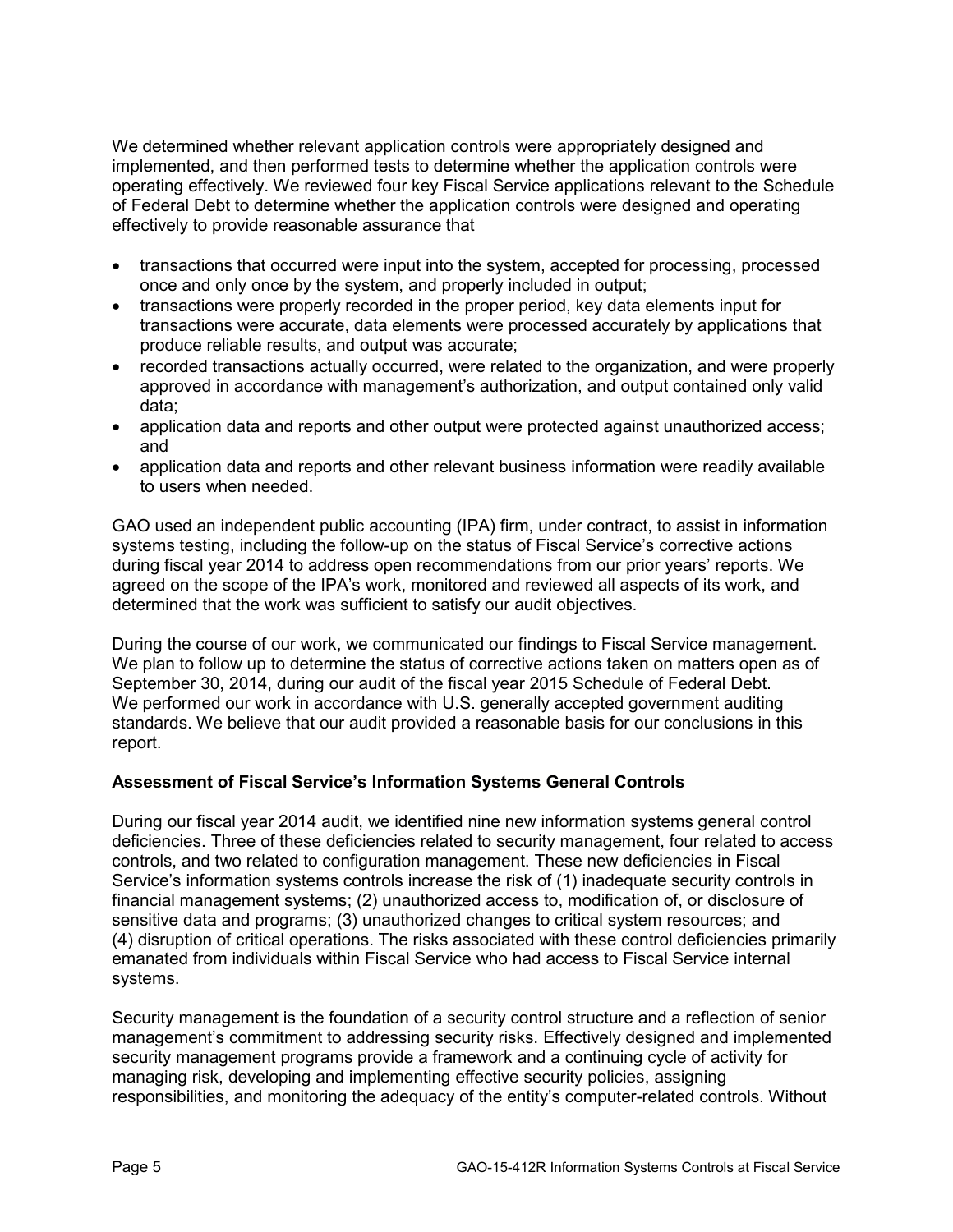a well-designed security management program, security controls may be inadequate; responsibilities may be unclear, misunderstood, or improperly implemented; and controls may be inconsistently applied. Such conditions may lead to insufficient protection of sensitive or critical resources and disproportionately high expenditures for controls over low-risk resources.

Access controls limit access or detect inappropriate access to computer resources such as data, programs, equipment, and facilities, thereby protecting them from unauthorized modification, loss, or disclosure. Such controls include logical access controls and physical access controls. The new access control deficiencies we identified during fiscal year 2014 related to logical access controls. Effectively designed and implemented logical access controls require users to authenticate themselves through the use of passwords or other identifiers, and limit the files and other resources that authenticated users can access and the actions that they can execute based on a valid need that is determined by assigned official duties.

Configuration management involves the identification and management of security features for all hardware, software, and firmware components of an information system at a given point and systematically controls changes to that configuration during the system's life cycle. Effectively designed and implemented configuration management controls prevent unauthorized changes to information system resources and provide reasonable assurance that systems are configured and operating securely and as intended and only authorized and fully tested changes are made to critical components at each system sublevel (i.e., network, operating systems, and infrastructure applications). In addition, effectively designed and implemented configuration management controls provide reasonable assurance that applications and changes to the applications go through a formal, documented systems development process that identifies all changes to the baseline configuration. To reasonably assure that changes to applications are necessary, work as intended, and do not result in the loss of data or program integrity, such changes should be documented, authorized, tested, and independently reviewed.

In a separately issued Limited Official Use Only report, we communicated to the Commissioner of the Bureau of the Fiscal Service detailed information regarding the nine new information systems general control deficiencies and made ten recommendations to address these control deficiencies.

In addition, our follow-up on the status of actions taken by Fiscal Service to address previously identified, but unresolved, information systems general control deficiencies as of September 30, 2013, found that corrective actions were complete for 18 of the 22 open recommendations and corrective actions were in progress for the remaining four open recommendations.

The potential effect of these new and continuing deficiencies on the Schedule of Federal Debt financial reporting for fiscal year 2014 was mitigated primarily by Fiscal Service's compensating management and reconciliation controls designed to detect potential misstatements on the Schedule of Federal Debt. Nevertheless, these new and continuing information systems control deficiencies increase the risk of inadequate security controls in financial management systems; unauthorized access to, modification of, or disclosure of sensitive data and programs; unauthorized changes to critical system resources; and disruption of critical operations, and therefore warrant the attention and action of management.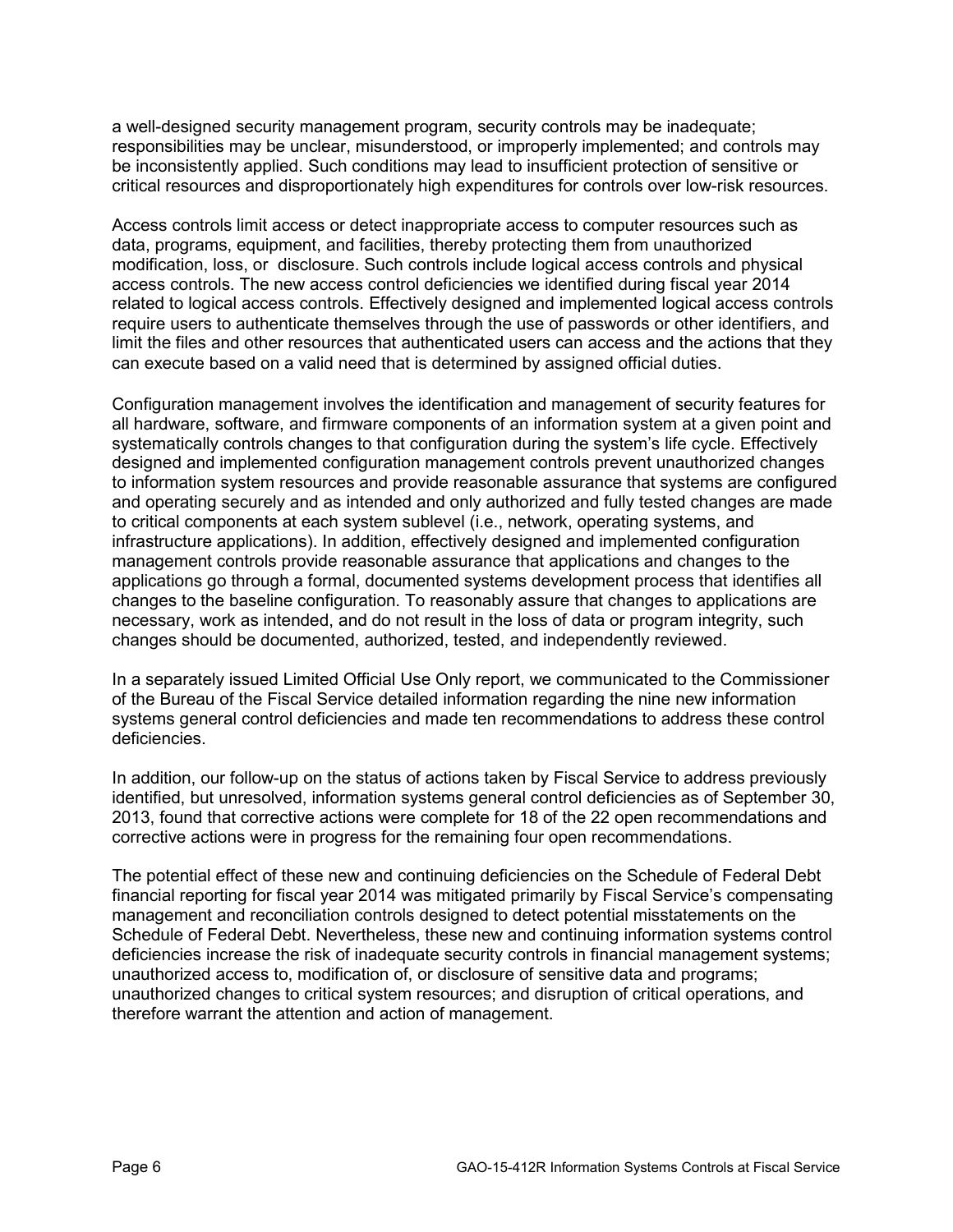## **Agency Comments**

The Commissioner of the Bureau of the Fiscal Service provided comments on the detailed findings and recommendations in the separately issued Limited Official Use Only report. In those comments, the Commissioner stated that Fiscal Service is committed to information security and concentrated resources to mitigate the risks identified in our report. The Commissioner further stated that, subsequent to September 30, 2014, three of the nine new information systems control-related deficiencies, as well as one of the three deficiencies that remained from our prior years' audits, have been successfully remediated. Additionally, the Commissioner cited planned corrective actions to address the remaining open information systems control-related deficiencies. We plan to follow up to determine the status of corrective actions taken to address the deficiencies open as of September 30, 2014, during our audit of the fiscal year 2015 Schedule of Federal Debt.

In the separately issued Limited Official Use Only report, we noted that the head of a federal agency is required by 31 U.S.C. § 720 to submit a written statement on actions taken on our recommendations to the Senate Committee on Homeland Security and Governmental Affairs and to the House Committee on Oversight and Government Reform not later than 60 days after the date of this report. A written statement must also be sent to the Senate and House Committees on Appropriations with the agency's first request for appropriations made more than 60 days after the date of this report.

- - - - -

We are sending copies of this report to interested congressional committees, the Secretary of the Treasury, the Inspector General of the Department of the Treasury, and the Director of the Office of Management and Budget. In addition, this report is available at no charge on the GAO website at [http://www.gao.gov/.](http://www.gao.gov/)

If you or your staff have any questions regarding this report, please contact me at (202) 512- 3406 or [engelg@gao.gov.](mailto:engelg@gao.gov) Contact points for our offices of Congressional Relations and Public Affairs may be found on the last page of this report. GAO staff members who made major contributions to this report include Nicole M. Burkart, Dianne D. Guensberg, David B. Hayes, and Jeffrey L. Knott (assistant directors); Mickie E. Gray; Linda M. Kochersberger; J. Andrew Long; and Ivy Wu.

Sincerely yours,

Harry T. Engel

Gary T. Engel Managing Director Financial Management and Assurance

(198741)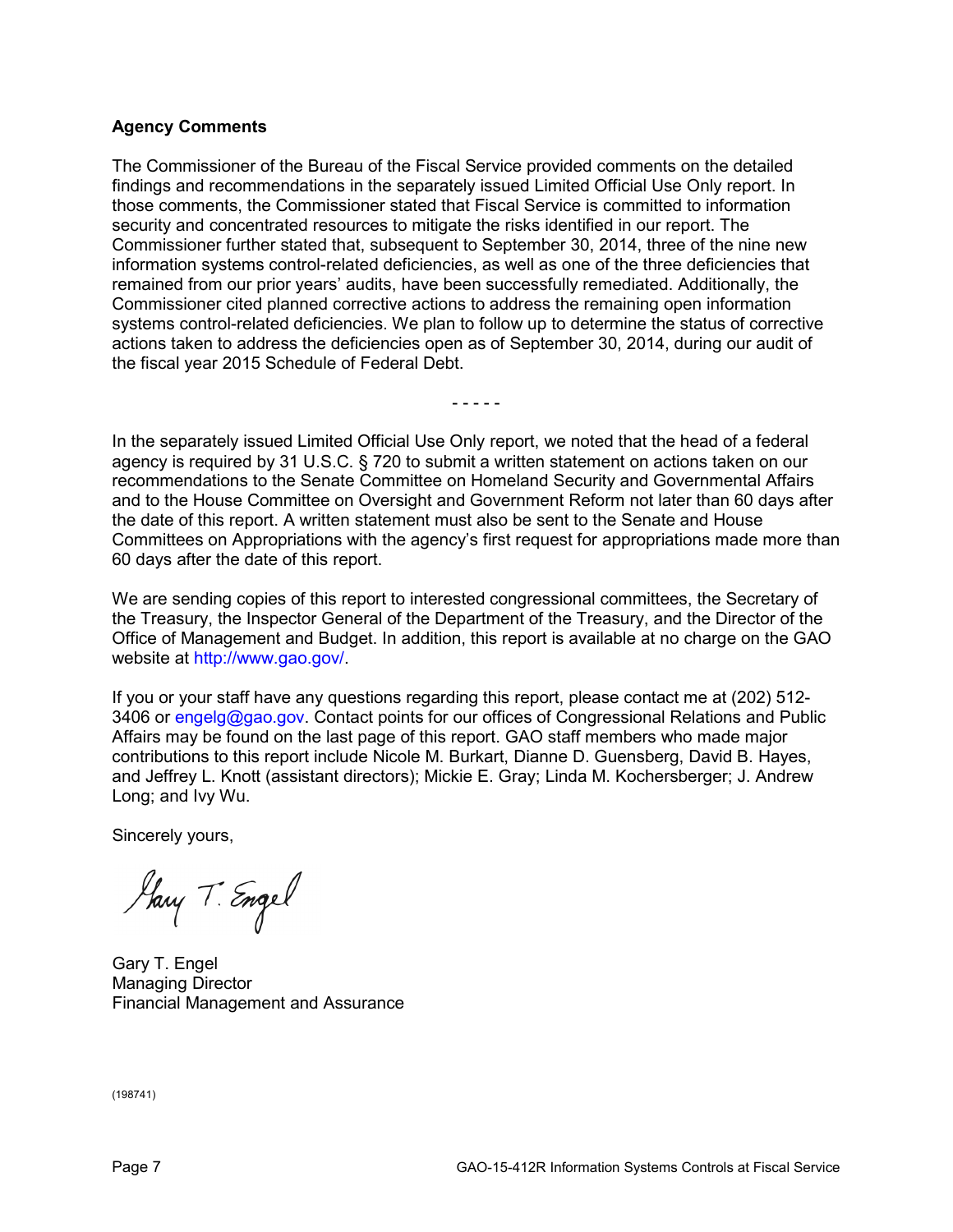This is a work of the U.S. government and is not subject to copyright protection in the United States. The published product may be reproduced and distributed in its entirety without further permission from GAO. However, because this work may contain copyrighted images or other material, permission from the copyright holder may be necessary if you wish to reproduce this material separately.